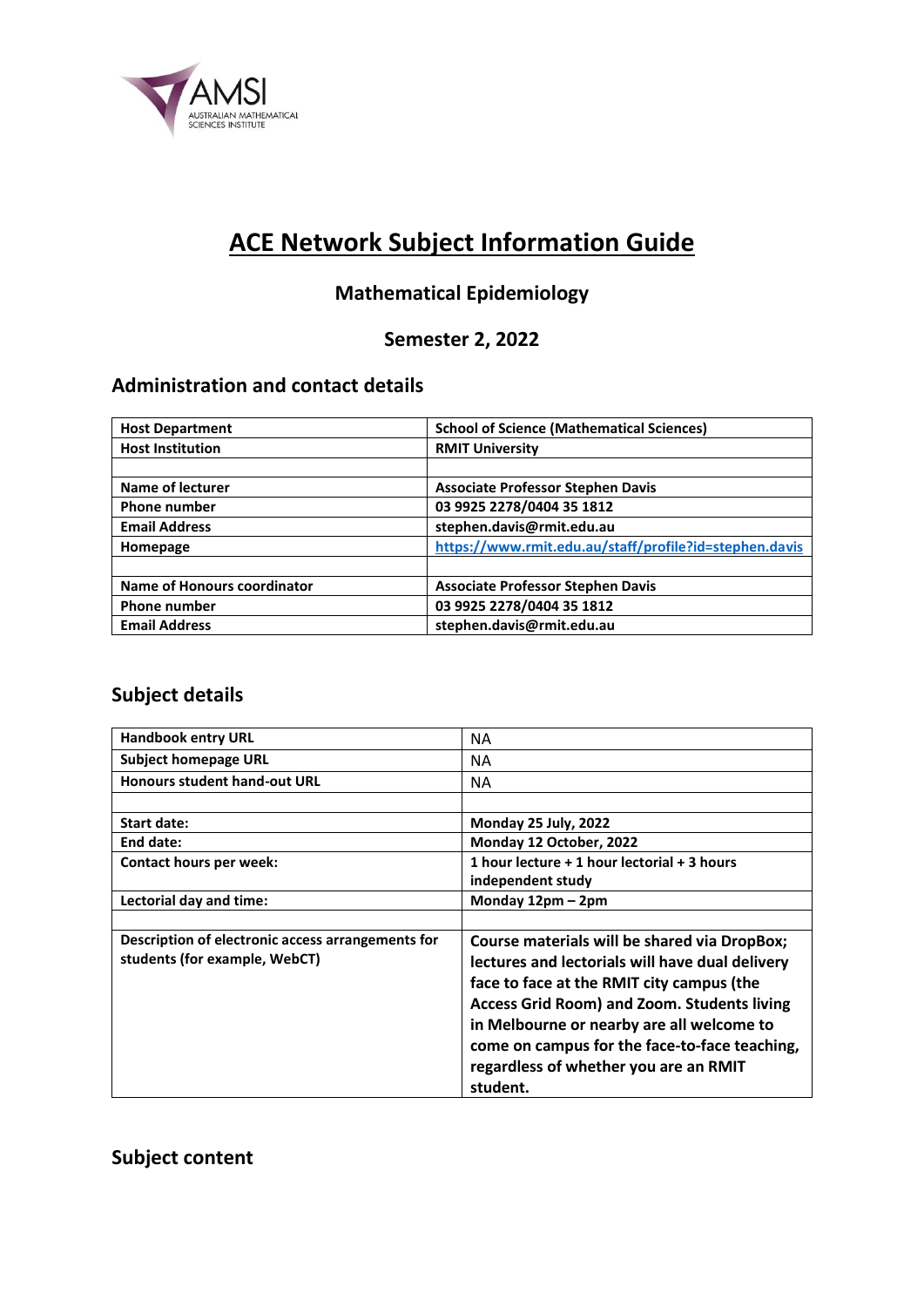

#### **1. Subject content description**

This course will immerse students in the epidemic theory that underpins our management of infectious diseases of humans and animals, including of course the ongoing global pandemic caused by the SARS-CoV-2 virus. The course will cover simple models for closed populations of hosts, compartment models, multi-host pathogens, spatial dynamics, within-host dynamics and the type reproduction number.

#### **2. Week-by-week topic overview**

| <b>RMIT</b><br>Week | <b>Topics covered</b>                                                                            | Sections of the<br><b>Lecture Notes</b> | Paper                                                                                                               |
|---------------------|--------------------------------------------------------------------------------------------------|-----------------------------------------|---------------------------------------------------------------------------------------------------------------------|
| $\mathbf{1}$        | $\overline{a}$                                                                                   |                                         | $\qquad \qquad -$                                                                                                   |
| $\overline{2}$      | R0; r; doubling time                                                                             | $1.1 - 1.1.5$                           | How will country-based<br>mitigation measures influence<br>the course of the COVID-19<br>epidemic?                  |
| 3                   | SIR model; final size<br>equation                                                                | $1.2 - 1.2.1$                           | Appendices of How will<br>country-based mitigation<br>measures influence the<br>course of the COVID-19<br>epidemic? |
| 4                   | Solving the SIR model;<br>SIR model with births<br>and deaths; stability<br>analysis             | $1.2.2 - 1.2.3$<br>$2.1 - 2.2.3$        | Key questions for modelling<br>Covid-19 exit strategies                                                             |
| 5                   | Mean age at infection;<br>SEI model for canine<br>rabies                                         | 2.2.4                                   | Synchronous cycles of domestic<br>dog rabies in sub-Saharan<br>Africa and the impact of control<br>efforts          |
| 6                   | Probability of extinction;<br>the dispersion parameter<br>k; heterogeneity and<br>superspreaders | 3                                       | Superspreading and the effect<br>of individual variation on<br>disease emergence                                    |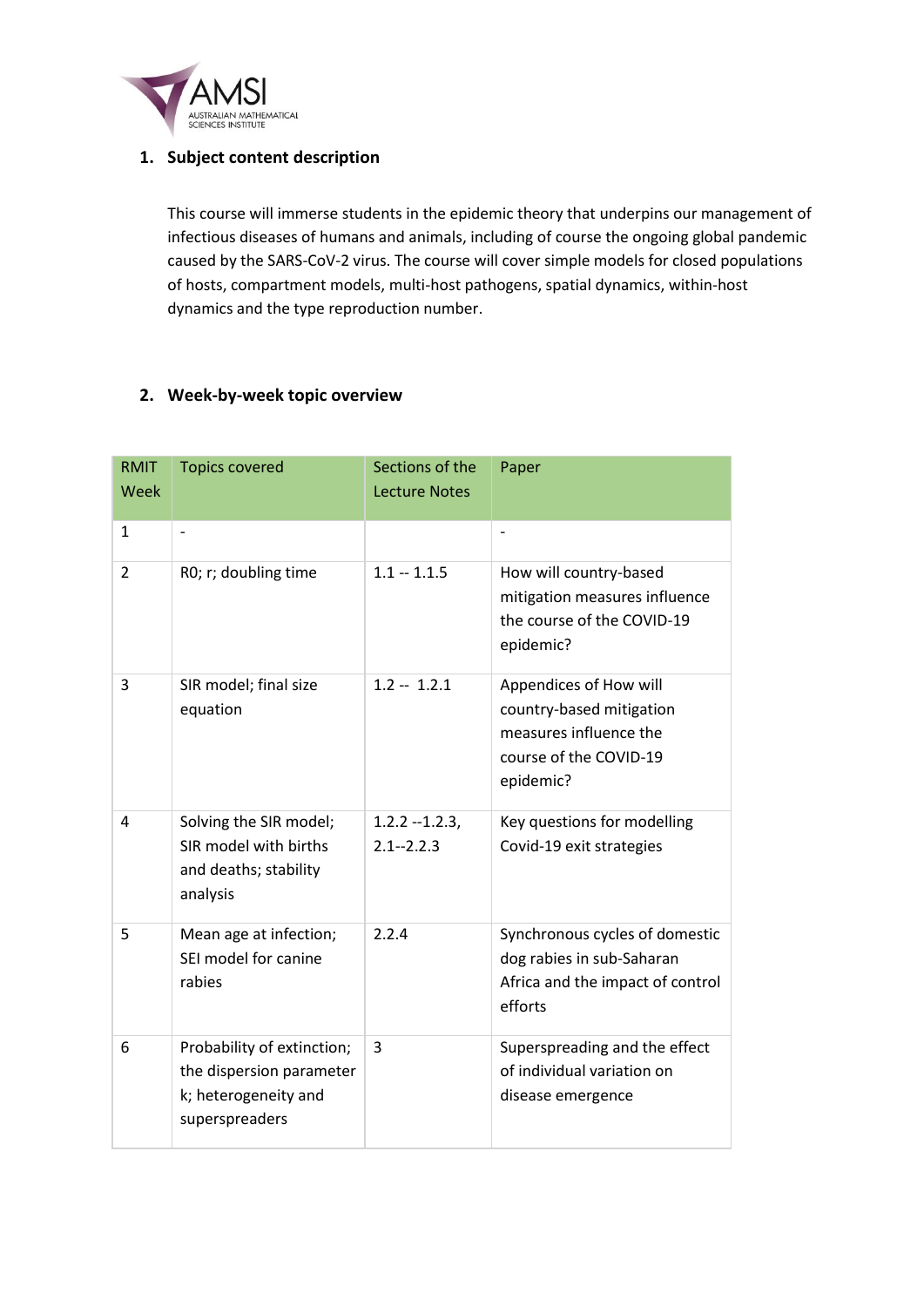

| Mid-<br>Seme<br>ster<br><b>Break</b> |                                                                   |                                         |                                                                                                                   |
|--------------------------------------|-------------------------------------------------------------------|-----------------------------------------|-------------------------------------------------------------------------------------------------------------------|
| 7                                    | Multi-host disease<br>systems; Next<br><b>Generation Matrix</b>   | $4.1 - 4.2$                             | The Basic Reproduction<br>Number for Complex Disease<br>Systems: Defining R0 for Tick-<br><b>Borne Infections</b> |
| 8                                    | Type reproduction<br>number; NGM recipe for<br>compartment models | $4.3 - 4.4$                             | A new method for estimating<br>the effort required to control<br>an infectious disease                            |
| 9                                    | Waning immunity                                                   | None                                    | Pertussis models to inform<br>vaccine policy                                                                      |
| 10                                   | Seasonality; Cyprinid<br>Herpes Virus 3                           | $5.1 - 5.2.2$                           | An epidemiological model of<br>koi herpesvirus (KHV)<br>biocontrol for carp in Australia                          |
| 11                                   | Spatial spread;<br>percolation; plague in<br>Kazakhstan           | $6.1 - 6.4.3$                           | The two main papers on the<br>Kazakhstan plague system -<br>Davis et al. (2005) & Davis et al.<br>(2008).         |
| 12                                   | Within-host infection<br>dynamics                                 | Review article<br>by Jane<br>Hefferman. | Should we expect population<br>thresholds for wildlife disease?                                                   |

#### **3. Assumed prerequisite knowledge and capabilities**

Students will be assumed to be familiar with systems of differential equations and the techniques used to analyse their behaviour and dynamics; it is advantageous to have completed an undergraduate course in differential equations or modelling with differential equations.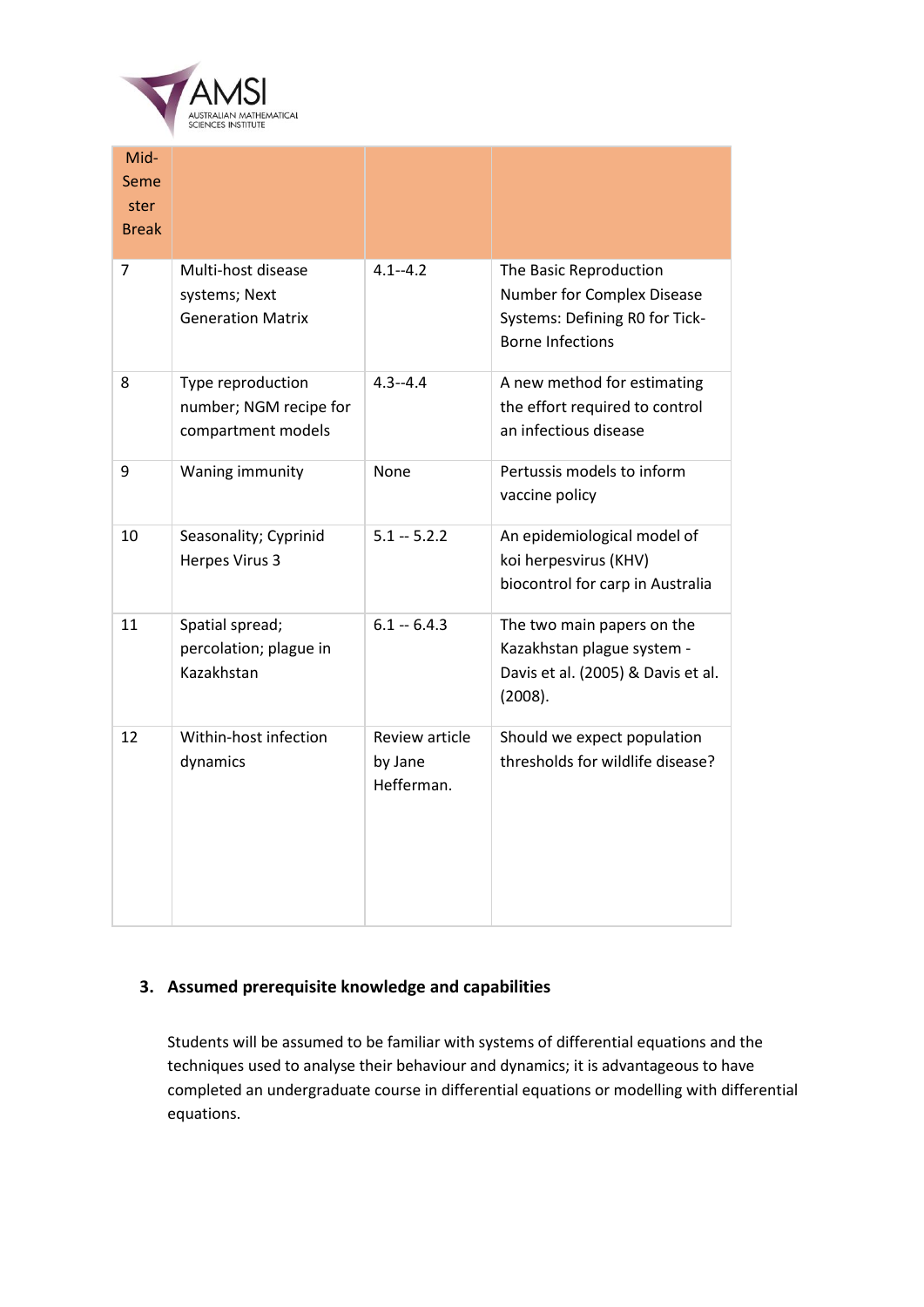

It is also assumed that students are comfortable with writing/modifying code in one or more programming environments such as R or Matlab.

#### **4. Learning outcomes and objectives**

Students will acquire a working knowledge of the mathematical techniques used to generate insight into biological systems. They will gain experience in translating the known biological properties of a system into a set of mathematical equations (a model) and vice versa be able to interpret equations in terms of the biology they capture. Students will be able to use epidemiological reasoning to characterise a pathogen in terms of its basic reproduction ratio and understand the usefulness and limitations of this quantity. Students will be able to numerically solve systems of differential equations to explore their behaviour and dynamics and draw biological conclusions.

|  |  | AQF specific Program Learning Outcomes and Learning Outcome Descriptors (if available): |
|--|--|-----------------------------------------------------------------------------------------|
|--|--|-----------------------------------------------------------------------------------------|

| AQF Program Learning Outcomes addressed in this<br>subject                                                                                  | <b>Associated AQF Learning Outcome Descriptors for</b><br>this subject                                                                                                                                                                                                                                                                                                                                               |
|---------------------------------------------------------------------------------------------------------------------------------------------|----------------------------------------------------------------------------------------------------------------------------------------------------------------------------------------------------------------------------------------------------------------------------------------------------------------------------------------------------------------------------------------------------------------------|
| Problem Solving - You will have the ability to apply<br>knowledge and skill to characterise, analyse and<br>solve a wide range of problems. | S1: cognitive skills to review, analyse, consolidate<br>and synthesise knowledge to identify and provide<br>solutions to complex problem with intellectual<br>independence<br>S2: cognitive and technical skills to demonstrate a<br>broad understanding of a body of knowledge and<br>theoretical concepts with advanced understanding<br>in some areas<br>A2: to adapt knowledge and skills in diverse<br>contexts |
|                                                                                                                                             |                                                                                                                                                                                                                                                                                                                                                                                                                      |

| Learning Outcome Descriptors at AQF Level 8                                                   |
|-----------------------------------------------------------------------------------------------|
| Knowledge                                                                                     |
| K1: coherent and advanced knowledge of the underlying principles and concepts in one or       |
| more disciplines                                                                              |
| K2: knowledge of research principles and methods                                              |
| <b>Skills</b>                                                                                 |
| S1: cognitive skills to review, analyse, consolidate and synthesise knowledge to identify and |
| provide solutions to complex problem with intellectual independence                           |
| S2: cognitive and technical skills to demonstrate a broad understanding of a body of          |
| knowledge and theoretical concepts with advanced understanding in some areas                  |
| S3: cognitive skills to exercise critical thinking and judgement in developing new            |
| understanding                                                                                 |
| S4: technical skills to design and use in a research project                                  |
| S5: communication skills to present clear and coherent exposition of knowledge and ideas to   |
| a variety of audiences                                                                        |
| <b>Application of Knowledge and Skills</b>                                                    |
| A1: with initiative and judgement in professional practice and/or scholarship                 |
| A2: to adapt knowledge and skills in diverse contexts                                         |
| A3: with responsibility and accountability for own learning and practice and in collaboration |
| with others within broad parameters                                                           |